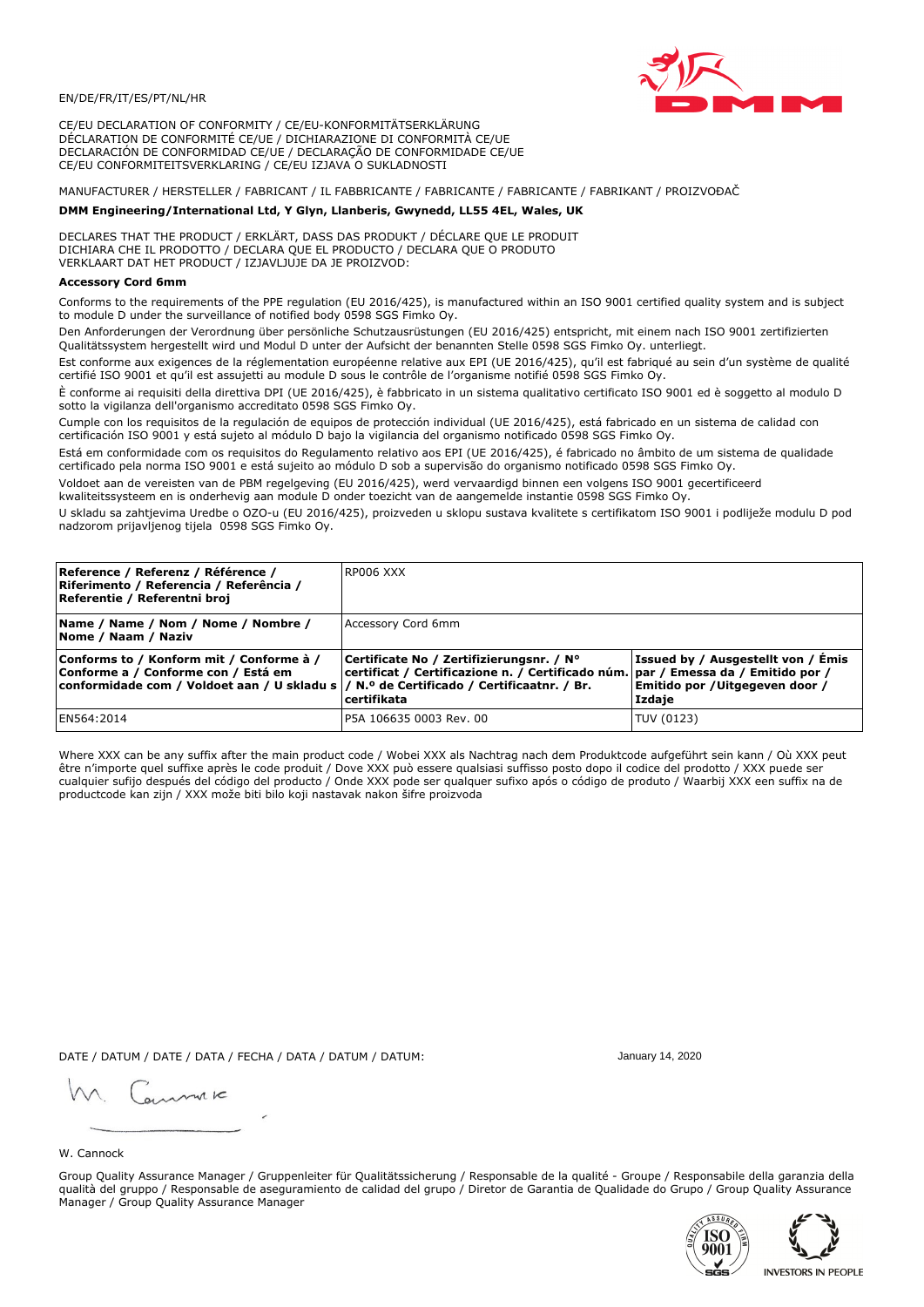

CE/EU-SAMSVARSERKLÆRING / CE/EU-FÖRKLARING OM ÖVERENSSTÄMMELSE CE/EU-VAATIMUSTENMUKAISUUSVAKUUTUS / CE/EU-OVERENSSTEMMELSESERKLÆRING DEKLARACJA ZGODNOŚCI WE/UE / CE/EU PROHLÁŠENÍ O SHODĚ CE/EÚ VYHLÁSENIE O ZHODE / DIKJARAZZJONI TA' KONFORMITÀ TAL-KE/UE

# PRODUSENT / TILLVERKAREN / VALMISTAJA / PRODUCENT / PRODUCENT / VÝROBCE / VÝROBCA / IL-MANIFATTUR

### DMM Engineering/International Ltd, Y Glyn, Llanberis, Gwynedd, LL55 4EL, Wales, UK

ERKLÆRER AT PRODUKTET / INTYGAR ATT PRODUKTEN / VAKUUTTAA, ETTÄ TÄMÄ TUOTE / ERKLÆRER, AT PRODUKTET / OŚWIADCZA, ŻE<br>WYRÓB / PROHLAŠUJE, ŽE PRODUKT / VYHLASUJE, ŽE VÝROBOK / JIDDIKJARA LI L-PRODOTT:

Overholder kravene i PVU-forordningen (EU 2016/425), er produsert innenfor et ISO 9001-sertifisert kvalitetssystem og er underlagt modul D under overvåkning av teknisk kontrollorgan 0598 SGS Fimko Oy.

Uppfyller kraven för PPE-reglerna (EU 2016/425), tillverkas inom ett ISO 9001-certifierat kvalitetssystem och är föremål för modul D under övervakning av anmält organ 0598 SGS Fimko Oy.

Noudattaa henkilönsuojaimia koskevan asetuksen (EU 2016/425) vaatimuksia, on valmistettu ISO 9001 -sertifioidun laatujärjestelmän mukaisesti ja että siihen sovelletaan ilmoitetun laitoksen 0598 SGS Fimko Oy.:in alaista D-moduulia.

Overholder kravene i forordningen om personlige værnemidler (EU 2016/425), er fremstillet i inden for det certificerede ISO 9001kvalitetssystem, og er underlagt modul D under overvågning af det bemyndigede organ 0598 SGS Fimko Oy.

Spełnia wymogi rozporządzenia w sprawie środków ochrony indywidualnej (UE 2016/425), jest produkowany w ramach systemu jakości zgodnego z ISO 9001 i podlega modułowi D pod nadzorem jednostki notyfikowanej 0598 SGS Fimko Oy.

Zařízení splňuje požadavky nařízení o osobních ochranných prostředcích 2016/425, je vyrobeno v systému řízení jakosti certifikovaném podle normy ISO 9001 a podléhá modulu D pod dohledem notifikované osoby č. 0598 SGS Fimko Oy.

Spĺňa požiadavky Nariadenia Európskeho parlamentu a Rady (EÚ) 2016/425 o osobných ochranných prostriedkoch, je vyrobený v rámci systému kvality certifikovaného podľa normy ISO 9001 a podlieha modulu D pod dohľadom notifikovaného orgánu č. 0598 SGS Fimko Oy.

Jikkonforma mar-rekwiżit tar-Regolament dwar il-PPE (UE 2016/425), u huwa manifatturat f'sistema ta' kwalità certifikata għall-ISO 9001 u soggett għall-modulu D taħt is-sorveljanza tal-korp notifikat 0598 SGS Fimko Oy.

| <b>Referanse / Referens / Viite / Reference / Nr</b> RP006 XXX<br>referencyjny / Reference / Značka /<br>Referenza                                                                                     |                                                                                                         |                                                                                                          |
|--------------------------------------------------------------------------------------------------------------------------------------------------------------------------------------------------------|---------------------------------------------------------------------------------------------------------|----------------------------------------------------------------------------------------------------------|
| Navn / Namn / Nimi / Navn / Nazwa /<br>Jméno / Názov / Isem                                                                                                                                            | Accessory Cord 6mm                                                                                      |                                                                                                          |
| Overholder / Uppfyller kraven för / Vakuus<br>myönnetty perustuen standardiin: /<br> Overholder / Spełnia wymogi / Je ve shodě s  Č. certifikátu / Čertifikat Nru<br> / Je v zhode s / Jikkonforma ma' | Sertifikatnr. / Certifikatnr. / Sertifikaattinro /<br>Certifikat nr. / Certyfikat nr / Č. certifikátu / | Utstedt av / Utfärdat av /<br>Myöntänyt / Udstedt af / Wydany<br>przez / Vydal / Vydal / Maħruġ<br>lminn |
| EN564:2014                                                                                                                                                                                             | P5A 106635 0003 Rev. 00                                                                                 | TUV (0123)                                                                                               |

Der XXX kan være ethvert suffiks etter produktkoden / Där XXX kan vara valfri ändelse efter produktkoden / Jossa XXX voi olla mikä tahansa tuotekoodin jälkeen tuleva liite. / Hvor XXX kan være ethvert suffiks efter produktkoden / gdzie XXX może być dowolnym przyrostkiem po kodzie produktu / Kde XXX může být jakákoliv přípona za kódem produktu / Kde XXX môže byť akákoľvek prípona za kódom výrobku. / Fejn XXX jista jkun kwalunkwe suffiss wara l-kodici tal-prodott

DATO / DATUM / PÄIVÄMÄÄRÄ / DATO / DATA / DATUM / DÁTUM / DATA:

January 14, 2020

annuic

W. Cannock

Group Quality Assurance Manager / Group Quality Assurance Manager / Group Quality Assurance Manager / Group Quality Assurance Manager / Kierownik ds. Zarządzania Jakością Grupy / Group Quality Assurabce Manager / Manažér riadenia kvality v rámci skupiny / Maniger tal-Assigurazzjoni tal-Kwalità tal-Grupp